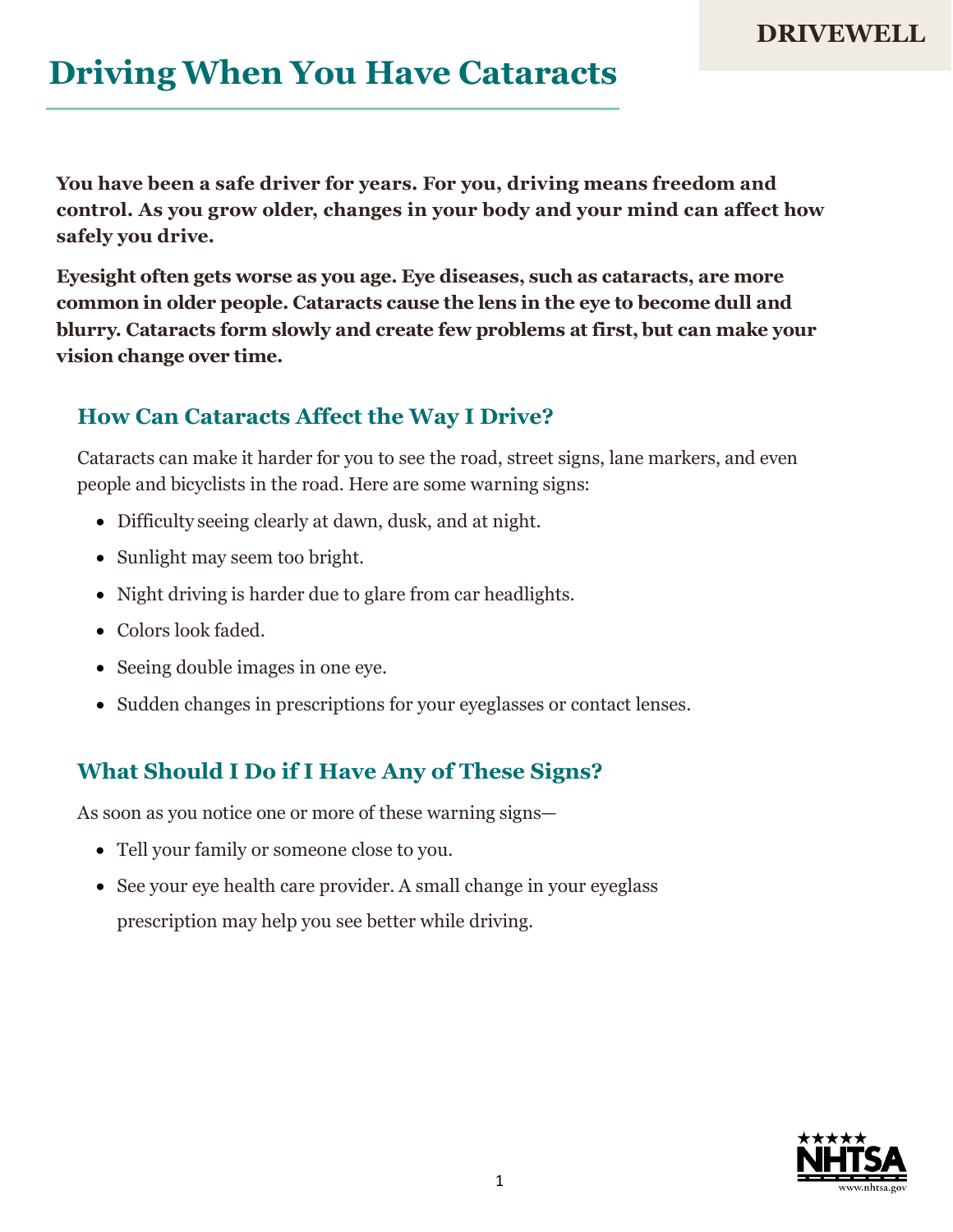### **What Can I Do When Cataracts Affect My Driving Safety?**

Your eye health care provider may want you to have cataract surgery. It depends on how serious the changes are in your vision. But before you have surgery, your provider may refer you to two types of specialists who can help you.

- *A driver rehabilitation specialist* can test how well you drive on and off the road. This specialist also may offer training to help improve your driving skills, and keep you and others safe on the road. To find a driver rehabilitation specialist, go to [www.aota.org/olderdriver.](http://www.aota.org/olderdriver) Under "Driving & Community Mobility," click the button in the center of the page marked "Search for a Driver Rehabilitation Specialist." This will link you to a national database. There you can search for names and addresses of local driver rehabilitation specialists.
- *An occupational therapist with special training in driving skills assessment and remediation.* To find an occupational therapist, contact local hospitals and rehabilitation centers.

### **What Can I Do If I Have To Limit or Stop Driving?**

Even if you have to limit or give up driving, you can stay active and do the things you like to do.

*First, plan ahead.* Talk with family and friends about how you can shift from driver to passenger. Below are some ways to get where you want to go and see the people you want to see.

- Rides with family and friends.
- Taxis.
- Shuttle buses or vans.
- Public buses, trains, and subways.
- Walking.
- Para transit services (special transportation services for people with disabilities; some offer door-to-door service).

*Take someone with you.* You may want to have a family member or friend go with you when you use public transportation or when you walk. Having someone with you can help you get where you want to go without confusion.